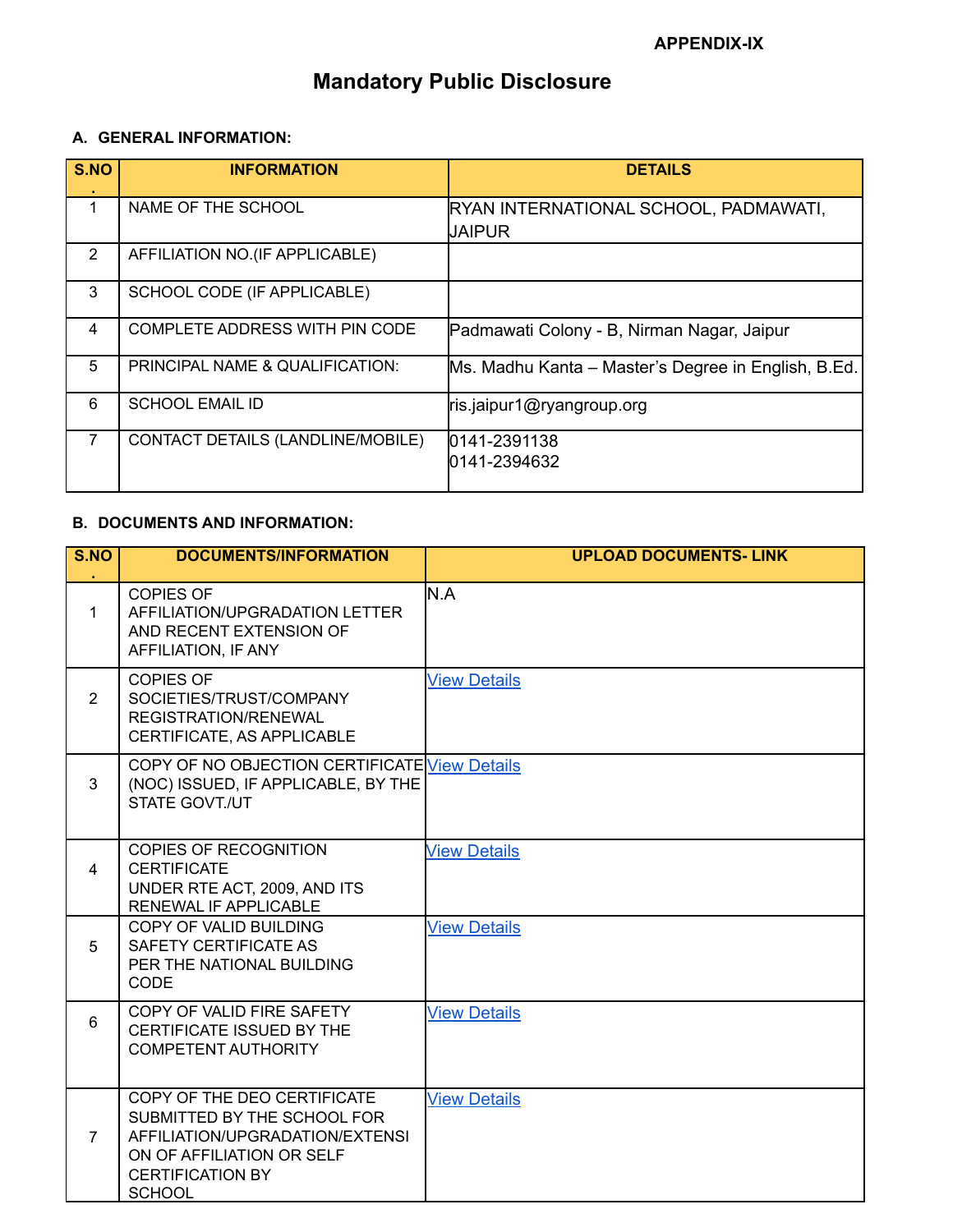| COPIES OF VALID WATER, HEALTH,<br>AND SANITATION CERTIFICATES | View Details |
|---------------------------------------------------------------|--------------|
|                                                               |              |

**NOTE:** THE SCHOOLS NEEDS TO UPLOAD THE SELF ATTESTED COPIES OF ABOVE LISTED DOCUMENTS BY CHAIRMAN/MANAGER/SECRETARY AND PRINCIPAL. IN CASE, IT IS NOTICED AT LATER STAGE THAT UPLOADED DOCUMENTS ARE NOT GENUINE THEN SCHOOL SHALL BE LIABLE FOR ACTION AS PER NORMS.

| <b>S.NO.</b>   | <b>DOCUMENTS/INFORMATION</b>                                                             | <b>UPLOAD</b><br><b>DOCUMENTS-</b><br><b>LINK</b> |
|----------------|------------------------------------------------------------------------------------------|---------------------------------------------------|
| 1              | FEE STRUCTURE OF THE SCHOOL                                                              | <b>View Details</b>                               |
| $\overline{2}$ | ANNUAL ACADEMIC CALANDER.                                                                | <b>View Details</b>                               |
| 3              | <b>LIST OF SCHOOL</b><br><b>MANAGEMENT</b><br>COMMITTEE (SMC)                            | <b>View Details</b>                               |
| 4              | <b>LIST OF PARENTS TEACHERS</b><br>ASSOCIATION (PTA) MEMBERS                             | <b>View Details</b>                               |
| 5              | LAST THREE-YEAR RESULT OF THE<br><b>BOARD EXAMINATION AS PER</b><br><b>APPLICABILITY</b> | <b>Given Below:-</b>                              |

### **C. RESULT AND ACADEMICS:**

#### **RESULT CLASS: X**

| <b>S.NO.</b> | <b>YEAR</b>   | NO. OF<br><b>REGISTERED</b><br><b>STUDENTS</b> | NO. OF<br><b>STUDENT</b><br><b>S PASSED</b> | <b>PASS</b><br><b>PERCENTAGE</b> | <b>REMARKS</b> |
|--------------|---------------|------------------------------------------------|---------------------------------------------|----------------------------------|----------------|
| 01           | $2017 - 2018$ | N.A                                            | N.A                                         | N.A                              | N.A            |
| 02           | $2018 - 2019$ | N.A                                            | N.A                                         | N.A                              | N.A            |
| 03           | $2019 - 2020$ | N.A                                            | N.A                                         | N.A                              | N.A            |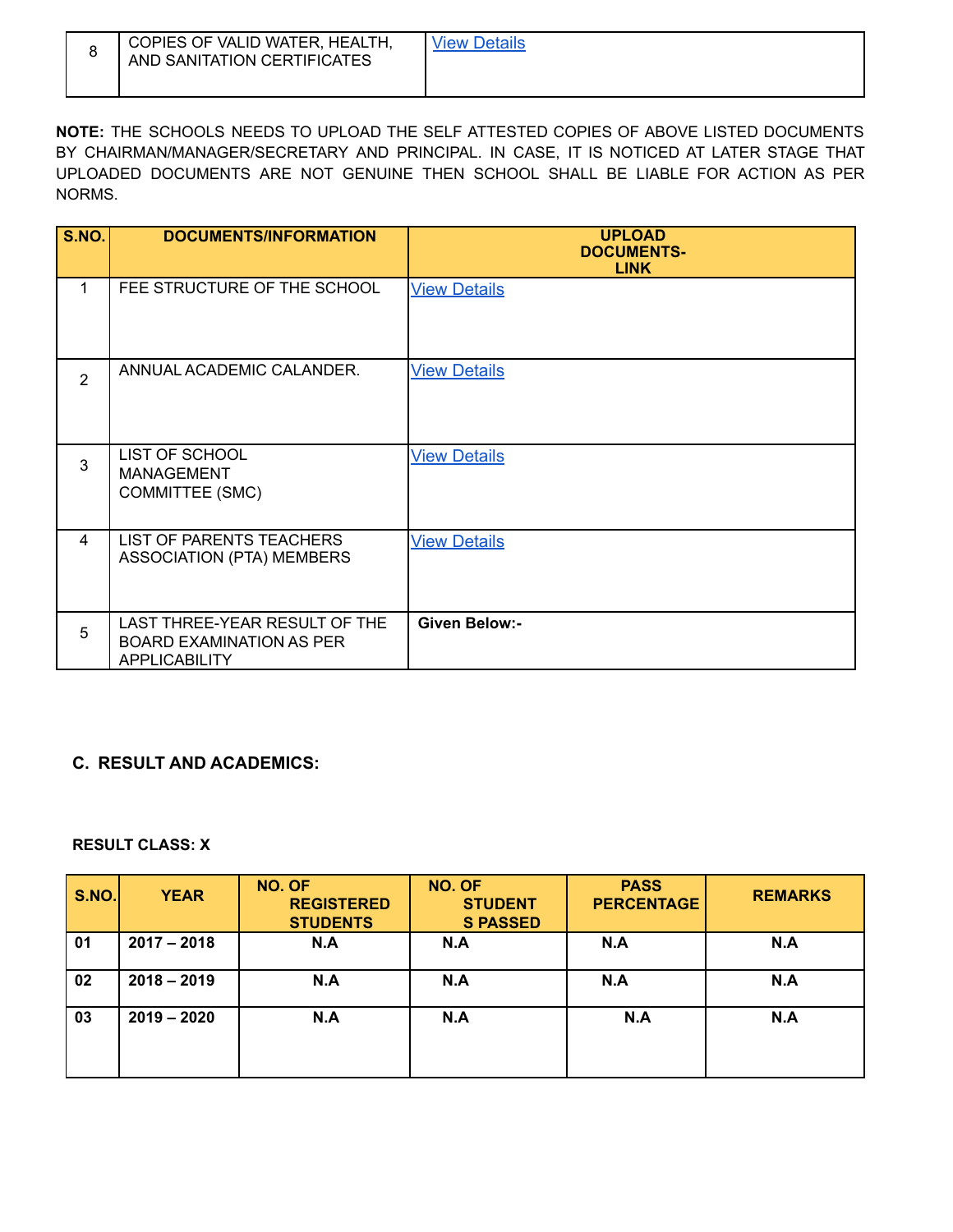## **RESULT CLASS: XII**

| <b>S.NO.</b> | <b>YEAR</b>   | NO. OF<br><b>REGISTERED</b><br><b>STUDENTS</b> | NO. OF<br><b>STUDENTS</b><br><b>PASSED</b> | <b>PASS</b><br><b>PERCENTAGE</b> | <b>REMARKS</b> |
|--------------|---------------|------------------------------------------------|--------------------------------------------|----------------------------------|----------------|
| 01           | $2017 - 2018$ | N.A                                            | N.A                                        | IN.A                             | N.A            |
| 02           | $2018 - 2019$ | <b>N.A</b>                                     | N.A                                        | IN.A                             | N.A            |
| 03           | $2019 - 2020$ | N.A                                            | N.A                                        | IN.A                             | N.A            |

# **D. STAFF (TEACHING):**

| S.NO.          | <b>INFORMATION</b>                         | <b>DETAILS</b> |
|----------------|--------------------------------------------|----------------|
|                |                                            |                |
|                | <b>HEADMISTRESS</b>                        | 1              |
|                | TOTAL NO. OF TEACHERS                      | 43             |
| 2              | <b>PGT</b>                                 | 0              |
|                | <b>TGT</b>                                 | 19             |
|                | <b>PRT</b>                                 | 24             |
| 3              | <b>TEACHERS SECTION RATIO</b>              | 1:5            |
| $\overline{4}$ | DETAILS OF SPECIAL EDUCATOR                | 4              |
| 5              | DETAILS OF COUNSELLOR AND WELLNESS TEACHER | 4              |

# E. **SCHOOL INFRASTRUCTURE:**

| S.NO           | <b>INFORMATION</b>                                                                             | <b>DETAILS</b>    |
|----------------|------------------------------------------------------------------------------------------------|-------------------|
| 1              | TOTAL CAMPUS AREA OF THE SCHOOL (IN SQUARE MTR)                                                | 4081 Sq. Mtr.     |
| $\overline{2}$ | NO. AND SIZE OF THE CLASSROOMS (IN SQ FT/MTR)                                                  | 55 (8X6 Sq.Mtr.)  |
| 3              | NO. AND SIZE OF LABORATORIES INCLUDING COMPUTER<br>LABS (IN SQ MTR)                            | 2 (9x12 Sq. Mtr.) |
| 4              | <b>INTERNET FACILITY (Y/N)</b>                                                                 | <b>Yes</b>        |
| 5              | NO. OF GIRLS TOILETS                                                                           | 4                 |
| 6              | NO. OF BOYS TOILETS                                                                            | 4                 |
| 7              | LINK OF YOUTUBE VIDEO OF THE INSPECTION OF SCHOOL<br>COVERING THE INFRASTRUCTURE OF THE SCHOOL |                   |